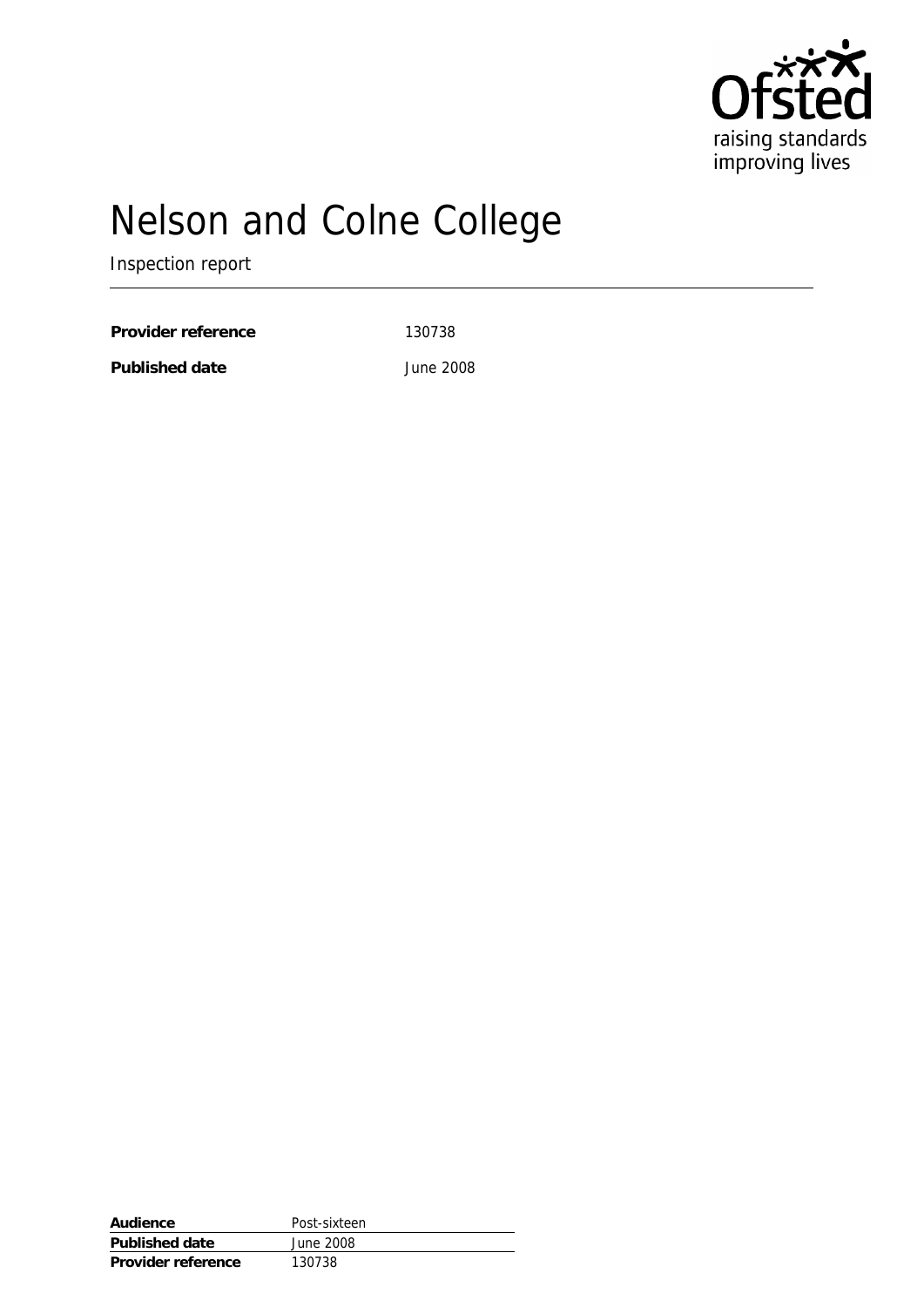## **Contents**

| Background information                  |   |
|-----------------------------------------|---|
| Summary of grades awarded               | 5 |
| Overall judgement                       | 6 |
| Key strengths and areas for improvement |   |
| Main findings                           | 8 |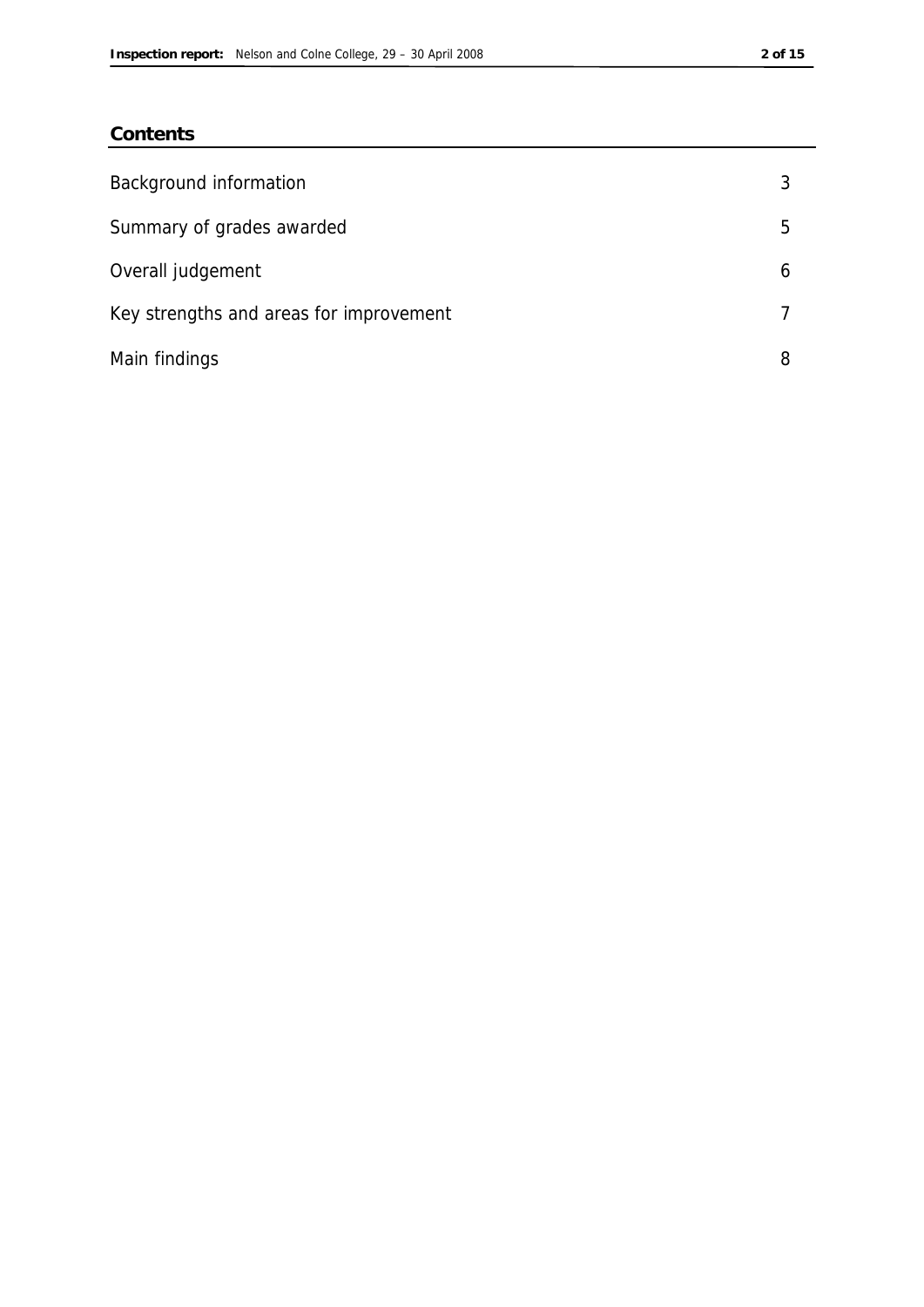## **Background information**

## **Inspection judgements**

## **Grading**

Inspectors use a four-point scale to summarise their judgements about achievement and standards, the quality of provision, and leadership and management, which includes a grade for equality of opportunity.

The descriptors for the four grades are:

- grade 1 outstanding
- grade 2 good
- grade 3 satisfactory
- grade 4 inadequate

Further information can be found on how inspection judgements are made at www.ofsted.gov.uk.

## **Scope of the inspection**

In deciding the scope of this inspection, inspectors took account of: the provider's most recent self-assessment report and development plans; comments from the local Learning and Skills Council (LSC) or other funding body; and where appropriate the previous inspection report (www.ofsted.gov.uk); reports from the inspectorate annual assessment visits or quality monitoring inspection; and data on learners and their achievement over the period since the last inspection. This inspection focused on the following aspects:

- overall effectiveness of the organisation and its capacity to improve further
- achievement and standards
- quality of provision
- leadership and management.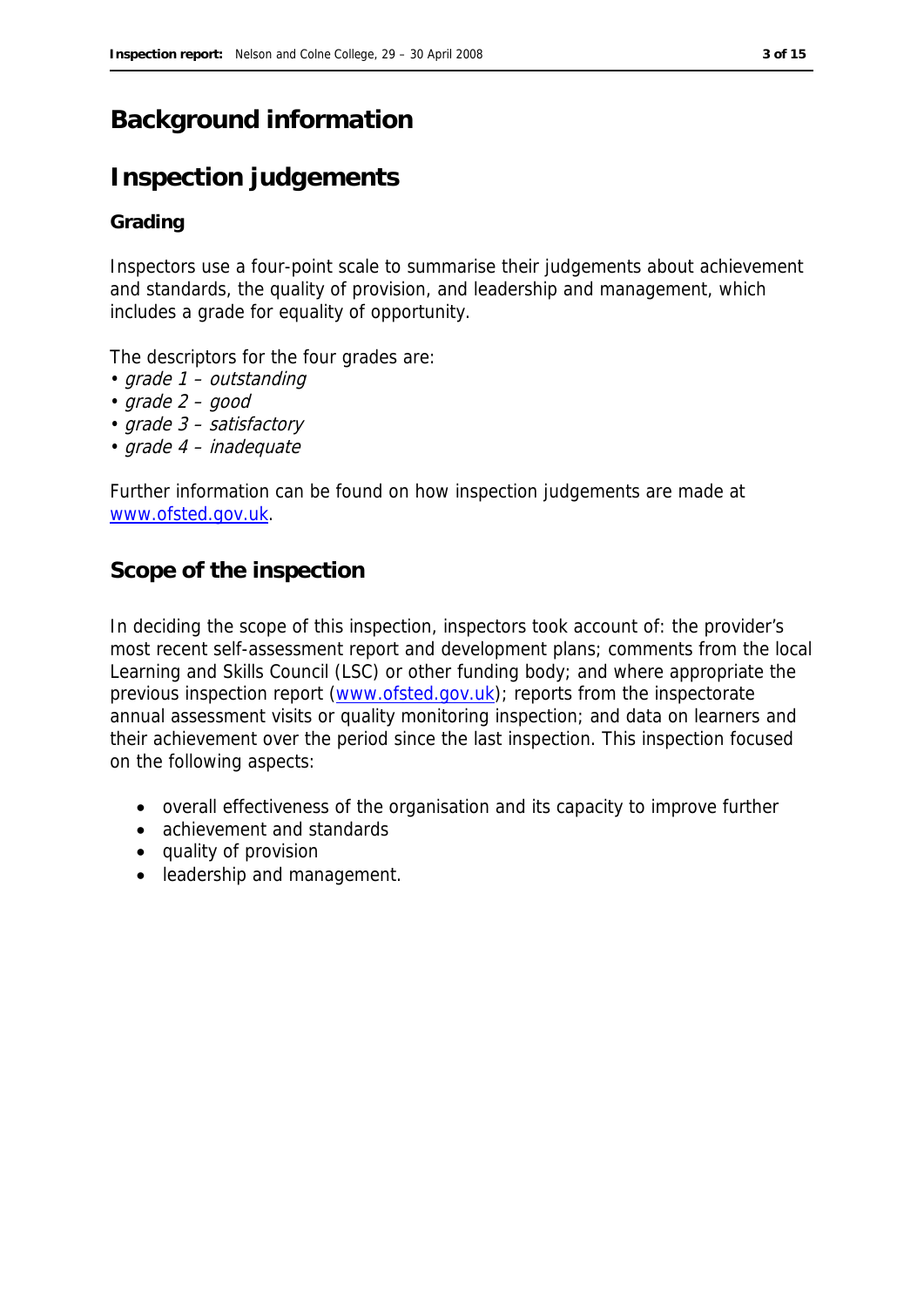## **Description of the provider**

- 1. Nelson and Colne College is a tertiary college. The college's two main centres are based at Nelson and at Colne. Students at the college are drawn principally from the Pendle district, but also from Burnley, East Lancashire and a small number from Yorkshire. The college is consolidating its mainstream provision onto a single site in Nelson, with a new building and the refurbishment of existing accommodation. Work is due for completion in August 2008. The college offers academic and vocational provision in 12 of the 15 sector subject areas. The curriculum offer has been extended and ranges from pre-foundation courses to a small number of higher education (HE) qualification courses. General certificate of education advanced level courses (GCE A and AS levels) are available in 32 subjects and vocational courses in 13 areas, with apprenticeships available in eight occupational areas. The college recruits a substantial number of Key Stage 4 school pupils onto its vocational provision. In 2007, the college was part of the Burnley and Pendle Consortium which made a successful gateway bid to deliver the 14-19 diploma in media.
- 2. The borough of Pendle is composed of industrial towns, small villages and open countryside. The total population is approximately 89,000. There is high deprivation in seven of the Pendle wards. The percentage of adults living in Pendle who have no educational qualifications is 36% compared with 29% nationally. General certificate of secondary education (GCSE) attainment varies between schools but is, overall, considerably lower than the national average. Some 43% of school pupils leaving Key Stage 4 gained five or more A\* to C passes in 2007. The large majority of full-time enrolments comprises of students aged 16-18, with adults accounting for over 90% of part-time enrolments. Some 33% of full-time students are from minority ethnic backgrounds compared with 15% in the local population. Some 52% of fulltime 16-19 year old students come from disadvantaged communities. Between 2003 and 2007 enrolments increased by 45%. The number of full-time students increased by 30% in the three years up to 2006/07.
- 3. The college aims, through partnership working, to deliver the highest standards of teaching and learning, offer outstanding and relevant provision to young people, adults and employers, value and support its students so they achieve their full potential and be proactive in removing barriers to learning and progression.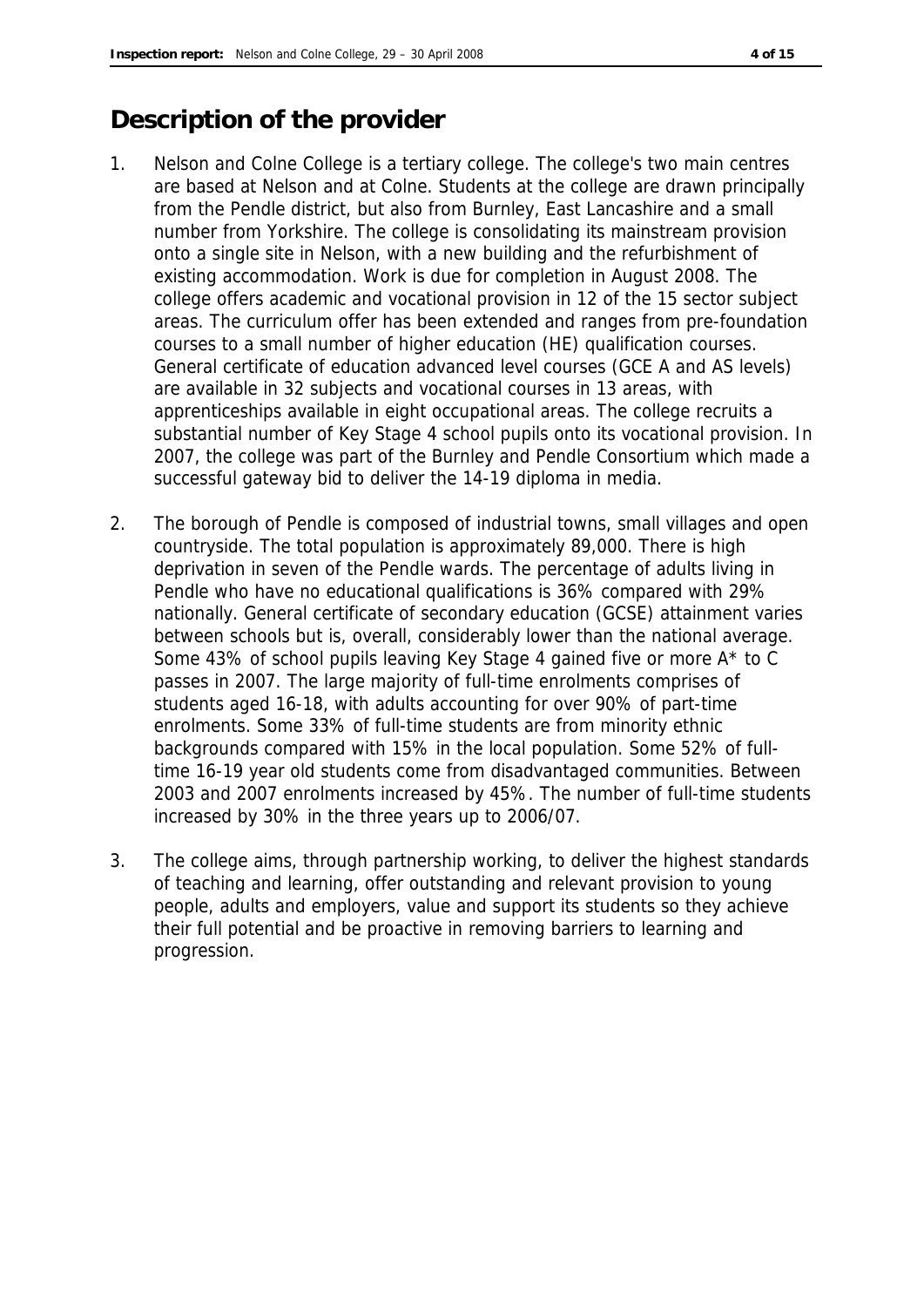## **Summary of grades awarded**

| Outstanding: Grade 1                     |
|------------------------------------------|
|                                          |
| Outstanding: Grade 1                     |
|                                          |
| Good: Grade 2                            |
|                                          |
| Outstanding: Grade 1                     |
|                                          |
| Outstanding: Grade 1                     |
|                                          |
| <b>Outstanding: Contributory Grade 1</b> |
|                                          |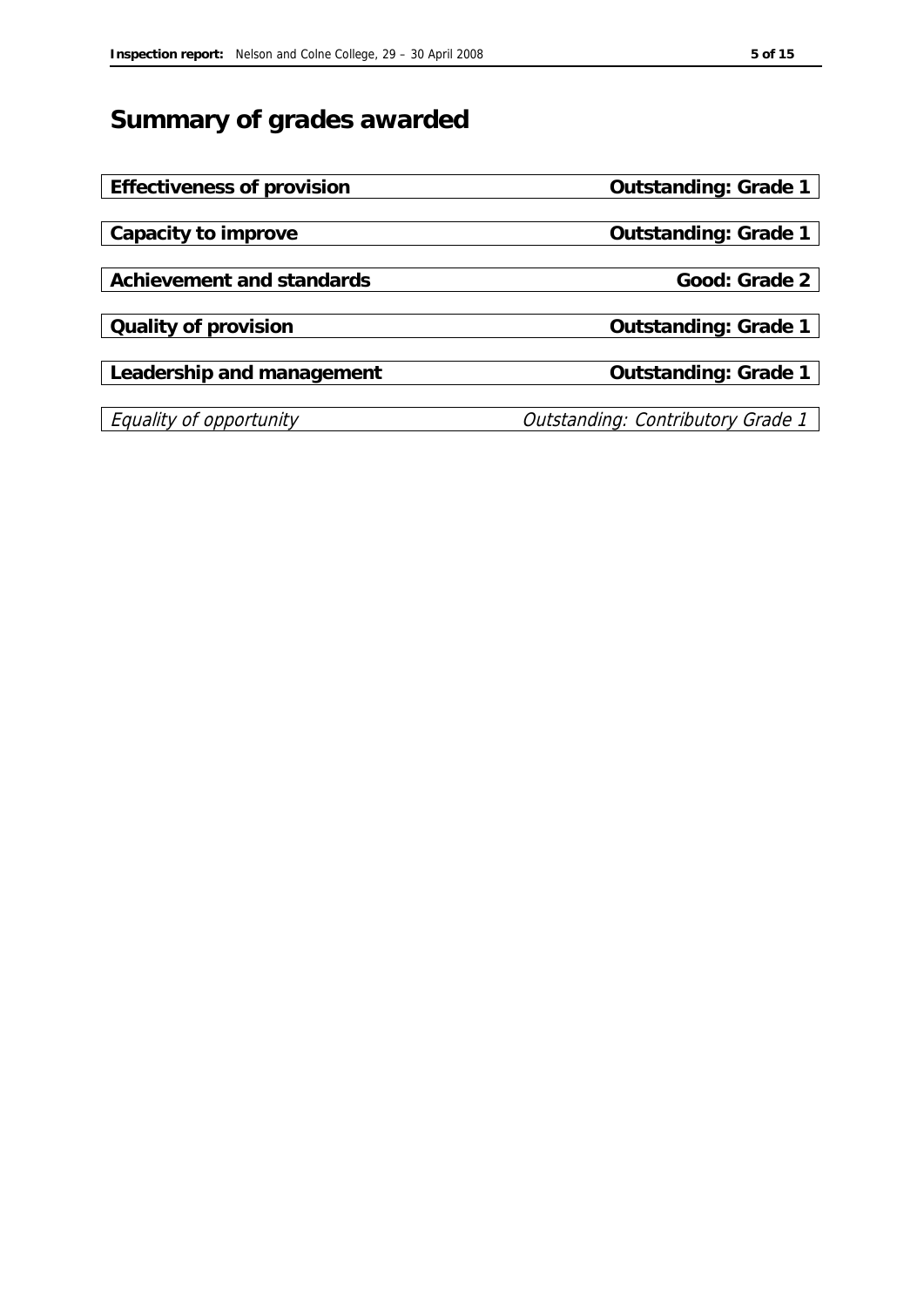## **Overall judgement**

## **Effectiveness of provision** *COUTS* **COUTS COUTS COUTS COUTS COUTS COUTS COUTS COUTS COUTS COUTS COUTS COUTS COUTS COUTS COUTS COUTS COUTS COUTS COUTS COUTS COUTS COUTS COUTS**

- 4. The overall effectiveness of the provision is outstanding. Achievement and standards are good. The overall long course success rate is high and is increasing in line with the national average. The success rate for students aged 16-18 is high and for adults it is consistently above average. A high proportion of apprentices achieve the full framework, often in the planned period. GCE A level success rates are high; AS success rates are satisfactory. The progress made by A level students is good, for AS students it is satisfactory. Students produce work of high quality.
- 5. The quality of teaching and learning is outstanding. Assessment is well planned and marking is thorough and helpful. The internal lesson observation system is rigorous and carefully moderated and helps improve the teaching and learning. Staff development is well focused on college priorities.
- 6. The college's approach to educational and social inclusion is outstanding. The provision meets the diverse needs of its students very well. The range of courses is wide and provides good opportunities for progression. The promotion of equality and diversity and the guidance and support provided for students are outstanding. The college has extensive links with its partners and uses these well to develop its wide ranging Skills for Life work and its substantial work with schools. Work with employers is growing.
- 7. Leadership and management are outstanding. Strategic leadership is strong. Governors monitor college performance closely and provide a suitable degree of challenge to senior managers. Management information is accurate and readily available to staff. Quality assurance arrangements are rigorously applied and lead to improvement. The quality assurance of a few aspects of student support is still developing. The college's financial position is strong and the college provides outstanding value for money.

**Capacity to improve Capacity to improve Capacity to improve Capacity to improve Capacity Capacity C** 

8. The college has an outstanding capacity to improve. The self-assessment report is accurate and useful to the college. Its judgements are clear and supported by a wide range of evidence. Quality improvement plans are comprehensive, their implementation is carefully monitored and they lead to improvement. Management information is accurate. Professional development gives all staff excellent support. The college has a good record of maintaining high standards.

**The effectiveness of the steps taken by the college to promote improvement since the last inspection**

9. The college has made outstanding progress since the last inspection. The high quality of the provision has been maintained and most of the areas for improvement have been fully addressed. The financial position is now strong. A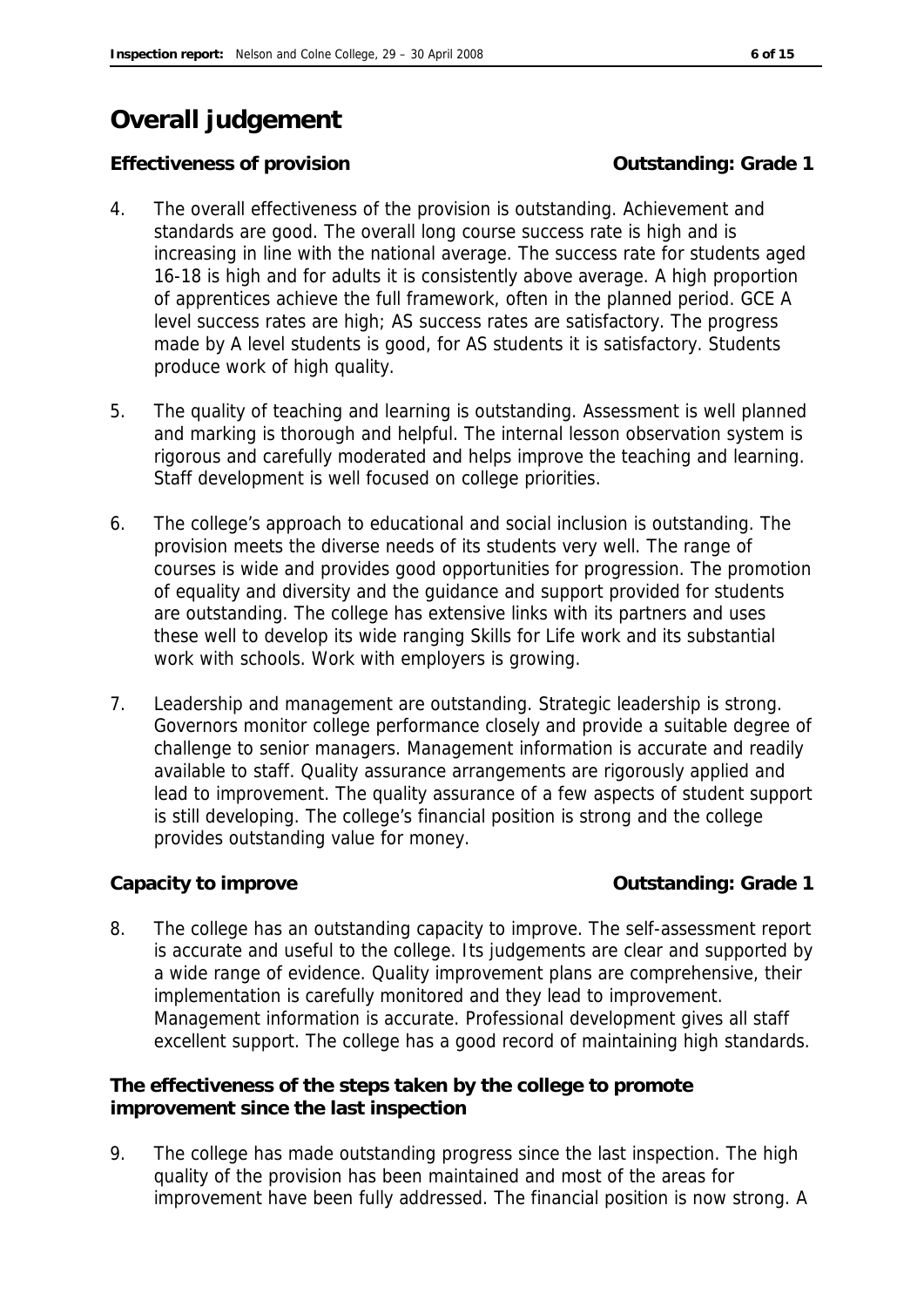major new build is nearly completed. Links with employers have been strengthened. The use of information and learning technology (ILT) has improved, although its use needs embedding across the college.

### **Key strengths**

- high success rates
- the good progress made by students on GCE A level programmes
- outstanding teaching and learning
- highly effective personal and academic support for students
- strong strategic leadership
- rigorous quality assurance procedures
- the excellent promotion of equality and diversity
- the well focused professional development programme
- outstanding educational and social inclusion.

### **Areas for improvement**

### **The college should address:**

- the progress made by GCE AS students and their overall success rate, which are currently satisfactory
- the need to continue to develop the use of ILT.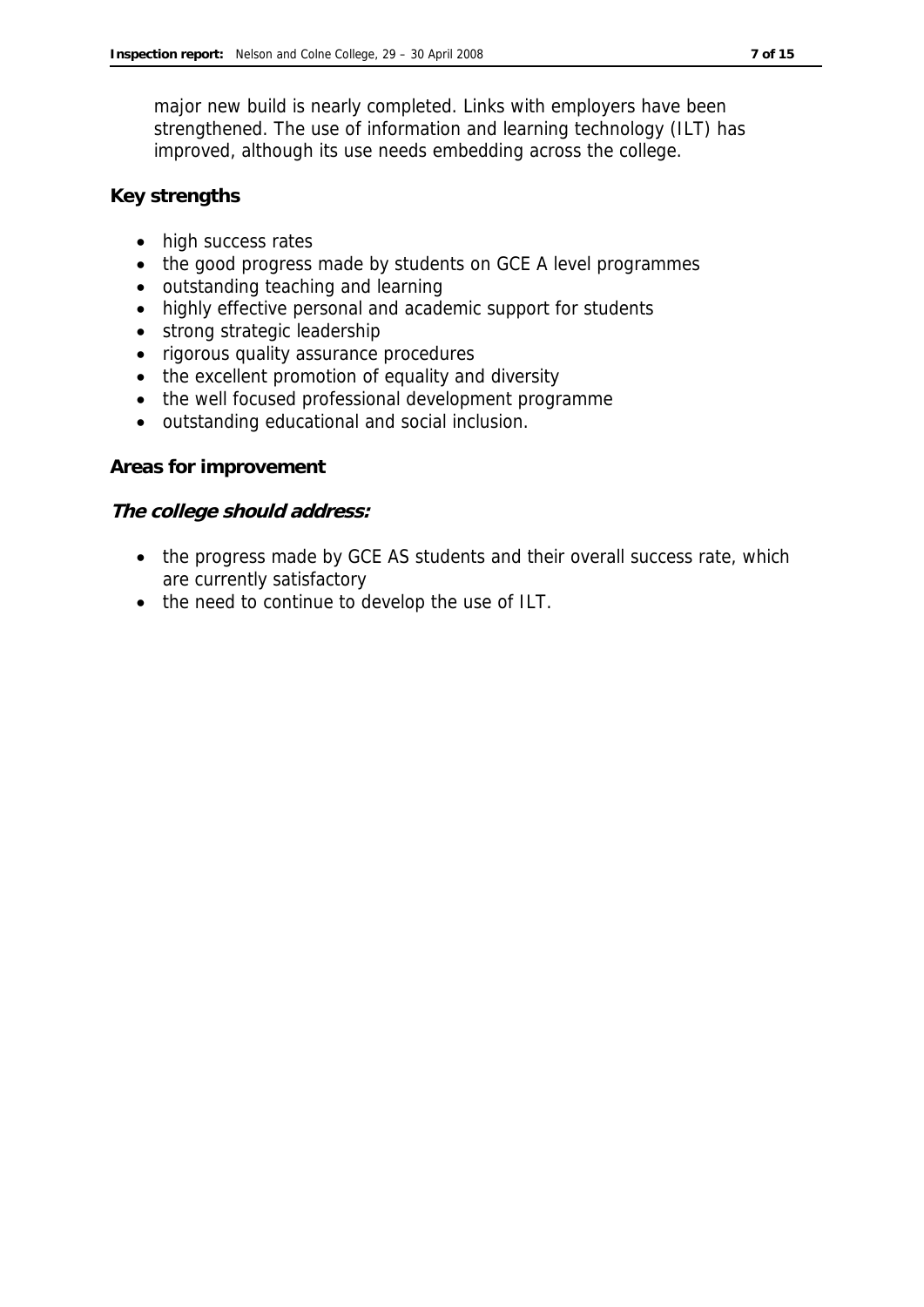## **Main findings**

Achievement and standards **Cooking and Standards Good: Grade 2** 

- 10. Achievement and standards are good. The overall long course success rate is high and is increasing in line with the national average. In 2006, the rate placed the college in the top decile of general further education (GFE)/tertiary colleges and third highest among GFE/tertiary colleges which recruit extensively from similar areas of high deprivation.
- 11. The long course success rate for students aged 16-18 is high; consistently well above the top quartile position of GFE/tertiary colleges. The success rates at levels 1, 2 and 3 separately are frequently well above the top quartile rates and all were above this rate in 2007. Retention rates in 2007 were slightly above average and pass rates were high, at or above 90% at all three levels. Key skills success rates are high. A high proportion of apprentices achieve the full framework, many within the planned period.
- 12. The success rate on GCE A levels is high. It has been above 90% in three of the four years to 2007. In 2006, the rate dipped slightly below 90%. These rates are consistently above the national average for GFE/tertiary colleges. The GCE AS level success rate is satisfactory. The progress made by students on GCE A levels compared with their attainment at Key Stage 4 is good; on GCE AS levels they make satisfactory progress.
- 13. The long course success rate for adult students is consistently well above average. It was at the top quartile position for GFE/tertiary colleges in both 2006 and 2007. In 2007, the rates were close to the top quartile rates at levels 1 and 2 and above average at level 3. Retention rates in 2007 were slightly above average at levels 1 and 2 but below average at level 3. Pass rates in this year were high, above 90% at all three levels.
- 14. Many learners make outstanding progress; for example, one young person originally recruited at entry level is now studying mathematics at university; another recruited at this level is presently studying at advanced level.

**Quality of provision Outstanding: Grade 1**

- 15. The quality of teaching and learning has continued to improve since the last inspection and is outstanding. The college has an accurate and detailed view of the many strengths and the few areas for development in teaching and learning which has contributed effectively to the improvements in students' achievement.
- 16. A rigorous internal observation system judges that around 80% of lessons are good or better. Feedback to teachers is comprehensive and individual development needs are noted and methods of sharing good practice are clearly identified. The system helps implement the college's developmental priorities in teaching and learning by focusing on these during observations. An effective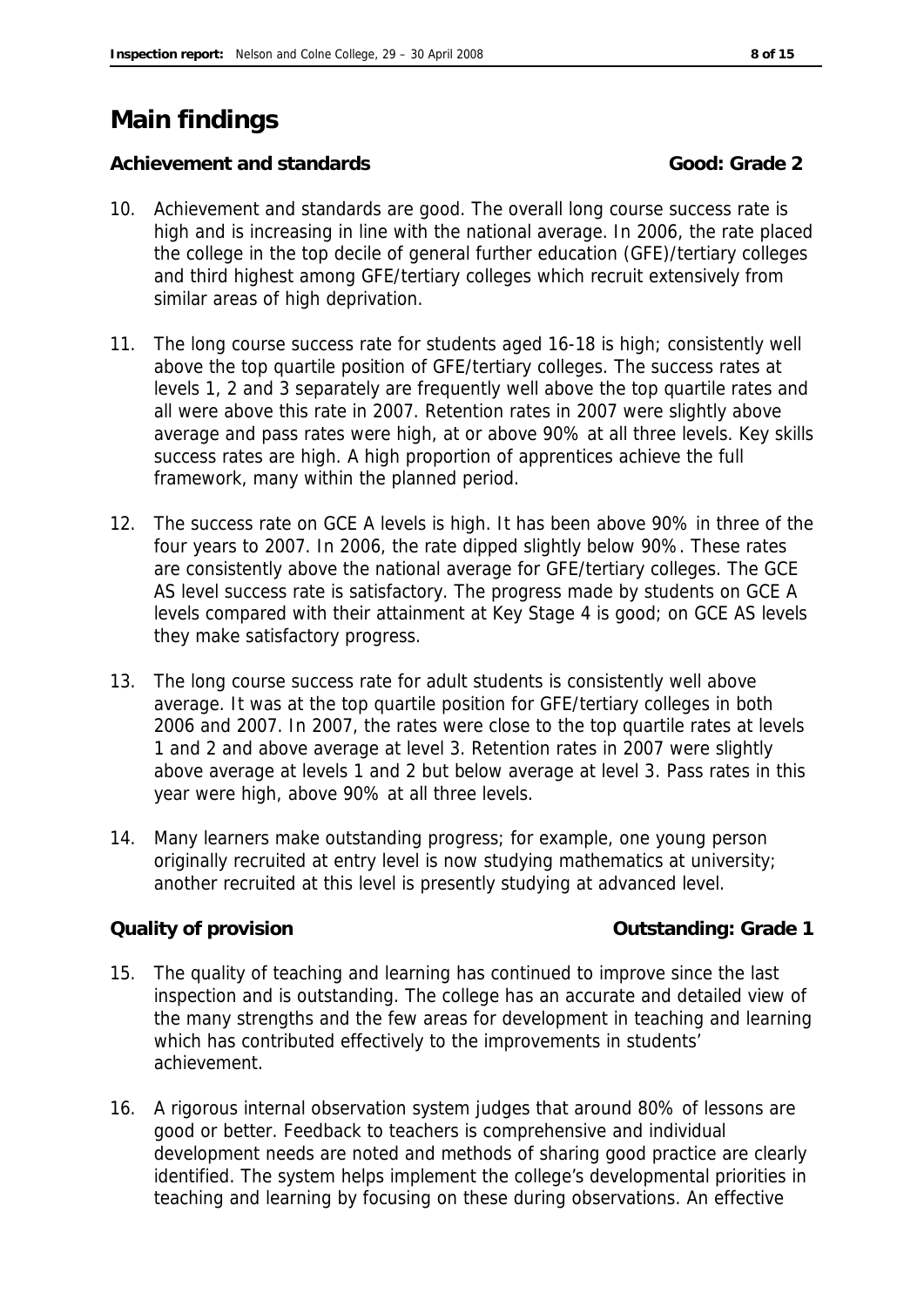moderation system is in place. Staff development is comprehensive and a recent 'Ready Steady Teach' day very successfully encouraged staff to share good practice throughout the college.

- 17. Lessons are planned thoroughly and prioritise students' learning. Teachers engage and motivate students to have ambitious yet realistic aspirations. Starter activities are well thought out and students quickly focus on the lessons' tasks. Teachers use questioning effectively to check on learning and probe students' knowledge and understanding. Students respond well to the very good range of learning activities and contribute enthusiastically to class discussions. They produce work of high quality. Teachers support in and out of lessons is outstanding.
- 18. The use of ILT to support learning is correctly identified as a college priority. Its use in lessons has improved since the last inspection but is still in the process of development. Intranet resources are currently being transferred to a more structured virtual learning environment (VLE).
- 19. Assessment is well planned. Marking is thorough; students know how well they are doing and what they need to do to improve. Assessment cover sheets give students a very detailed analysis of the quality of their work. Spelling and grammar are given appropriate attention. Students' progress is closely monitored.
- 20. The college's approach to social and educational inclusion is outstanding. The provision is outstanding in the way it meets the diverse needs of its learners, the community and employers. There is a wide range of vocational and academic courses, providing excellent opportunities for progression from entry level to level 3. At entry level, for example, there are four courses which are well matched to the needs of students with different types of disability and/or learning difficulty. Academic provision is extensive and recruits a significant proportion of the college's students aged 16-18. The college is working to increase the range of courses it offers at level 4 which is currently limited. Students benefit from a wide range of enrichment activity.
- 21. Vocational provision for school pupils has grown and is substantial. Skills for Life provision is extensive. The college works with a wide range of partners including community networks and centres, schools, social services and the primary care trust to promote and deliver this work. It has strong links with the Muslim community. The volume of work undertaken for employers is highly regarded and is growing, but is currently relatively small. The apprenticeship programme is highly successful.
- 22. Guidance and support are outstanding. Pre-enrolment advice and guidance are of a high quality. Induction enables students to settle quickly. Prompt and thorough procedures are in place to assess and meet the diverse range of learning and personal needs of students. Students' value the inclusive nature of the support offered and the sensitive way in which it is organised and delivered. Students who receive additional support achieve well.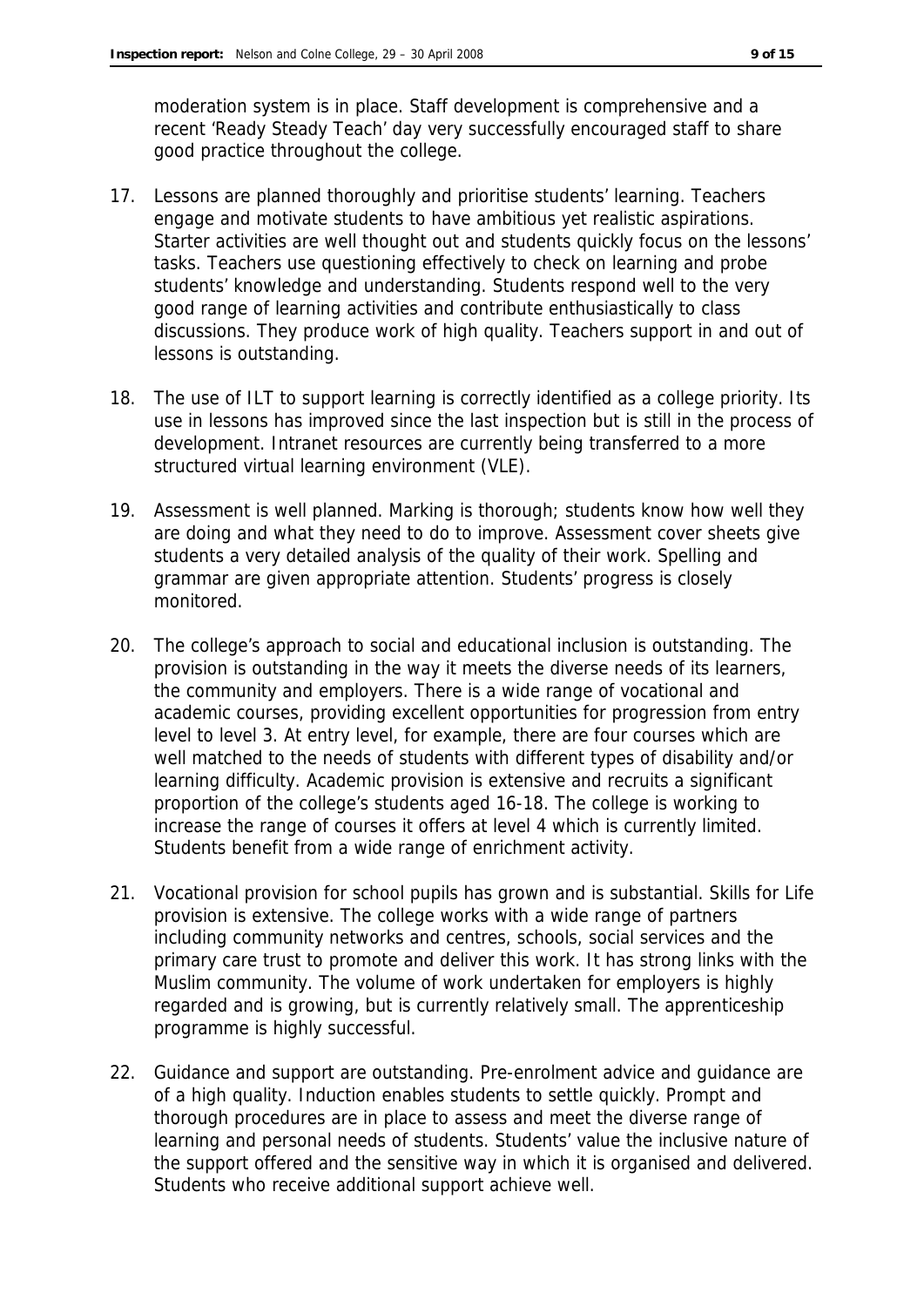23. 'Progress mentors' were introduced in September 2007 and early reviews indicate they have helped improve in-year retention substantially. Students value the support they provide. They monitor closely students' attendance and performance. Students who are at risk of dropping out of college or underachieving are quickly identified and intervention strategies put in place. Where appropriate, parents are kept informed. The themes of Every Child Matters are covered in group tutorials. Advice and guidance for students wishing to progress to higher education are excellent. The college has an extensive range of links with local community groups and external agencies to support students.

**Leadership and management Outstanding: Grade 1**

**Contributory grades:** Equality of opportunity  $\blacksquare$ 

- 24. Leadership and management are outstanding. They provide a clear vision for the college. The strategic direction is developed in conjunction with staff and is reflected in divisional and service area development plans. Targets are set at all levels, progress towards meeting them is closely monitored, and they are challenging and are largely achieved. The high quality of the provision identified at the last inspection has been maintained and the areas for improvement successfully addressed. The financial position is much improved and the college is now in a strong financial position. Student numbers have increased markedly in recent years. A major new building is shortly to be completed. Links with industry have been strengthened. Management information is accurate and readily available to staff. The college provides outstanding value for money.
- 25. Governance is excellent. Governors monitor college performance closely and provide a suitable degree of challenge to senior managers. They are appropriately involved in the development of the college's strategic plan and monitor its implementation carefully. Links with a wide range of external partners are well developed and productive. Arrangements to appraise and develop staff are strong.
- 26. Quality assurance arrangements are clear and comprehensive. They are rigorously applied and lead to improvement. The judgements in the selfassessment report are supported by a wide range of evidence, moderated carefully and are largely accurate. The quality of teaching is monitored closely. Internal inspections of aspects of provision are conducted regularly. Quality improvement plans address areas for improvement; their implementation is carefully monitored. The college has a consistent record of high student achievement in most aspects of its provision. A few aspects of the quality assurance of student support, for example, the observation of tutorials and the monitoring of students' progress, are undergoing redevelopment.
- 27. The college is socially and educationally inclusive. The promotion of equality and diversity is outstanding. The college provides a harmonious yet challenging learning environment for its diverse student population. Students, regardless of ethnicity or background, achieve high success rates. Equality and diversity are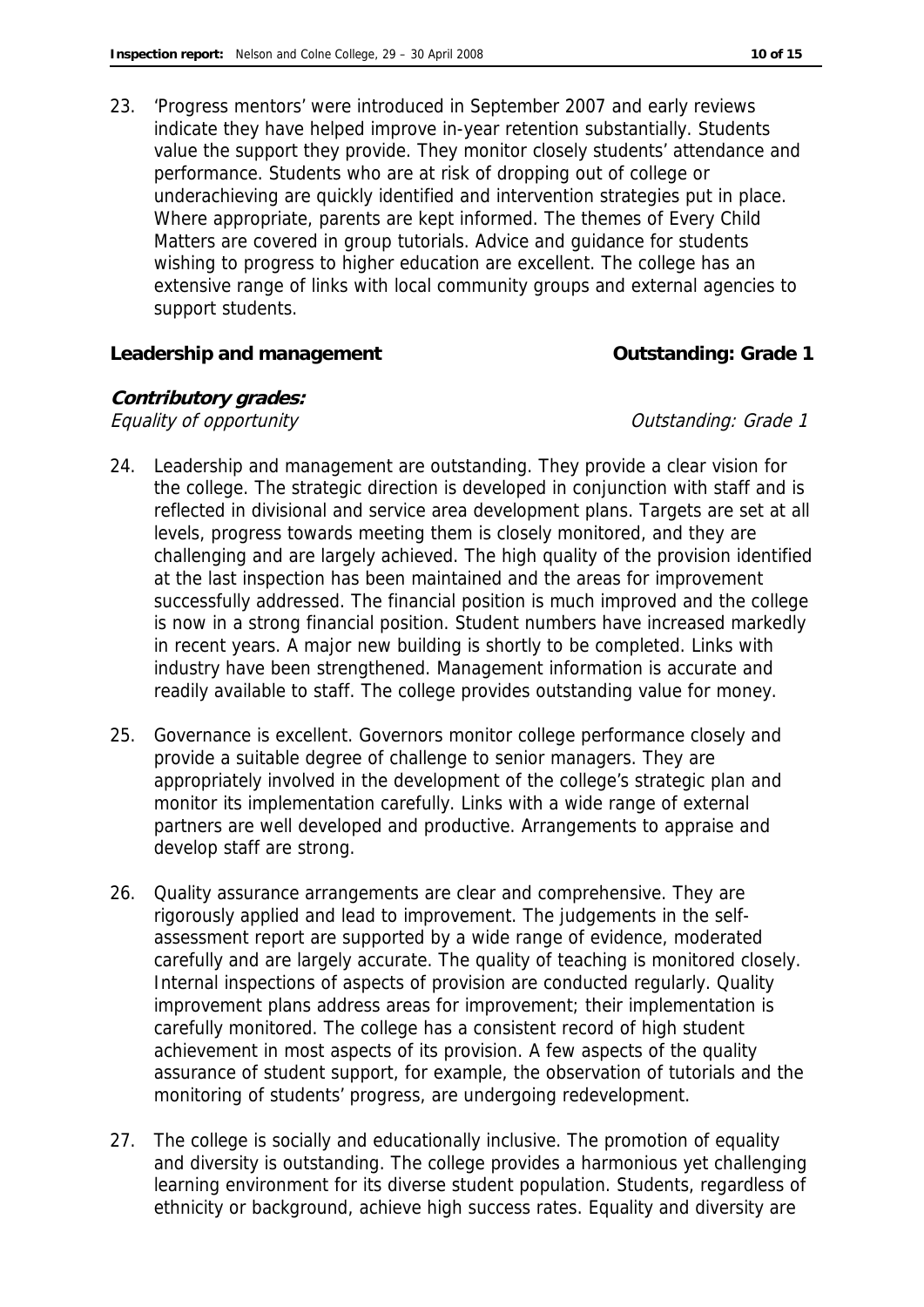promoted through, for example, tutorial activities and whole college events such as a recent inter-faith exhibition which considered the views of Muslims, Christians and those of a secular background. The college meets the requirements of the Race Relations (Amendment) Act 2000 and the Special Educational Needs and Disability Act (SENDA) 2002. Its response to recent legislation on child protection has been good.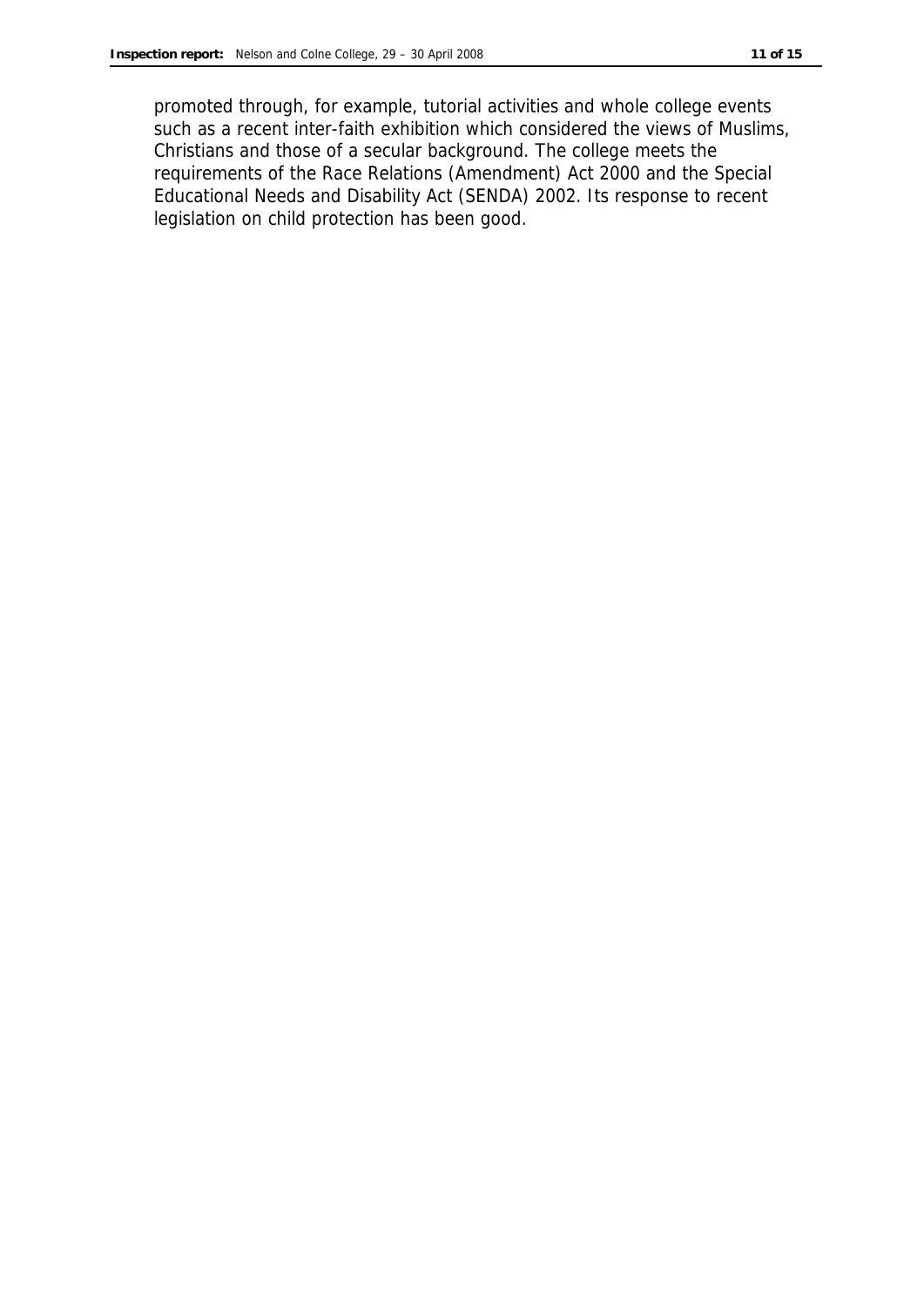## **Learners' achievement**

## **Table 1**

Success rates on mainstream level 1 qualifications, by qualification type, expected end year and age, 2004 to 2007, compared with the national rates for colleges of a similar type.

|              |          | $16 - 18$        |         |                         | $19+$    |                  |         |            |      |
|--------------|----------|------------------|---------|-------------------------|----------|------------------|---------|------------|------|
| Notional     | Exp End  | Starts $-$       | College | National $\blacksquare$ | Diff     | Starts $-$       | College | National I | Diff |
| Level        | Year     | <b>Transfers</b> | Rate    | Rate                    |          | <b>Transfers</b> | Rate    | Rate       |      |
| 1 Long       | 03/04    | 668              | 79      | 59                      | 20       | 1,637            | 71      | 59         | 12   |
|              | 04/05    | 751              | 75      | 62                      | 13       | 937              | 68      | 61         |      |
|              | 05/06    | 321              | 68      | 68                      | $\Omega$ | 813              | 77      | 67         | 10   |
|              | $06/07*$ | 495              | 82      | N/A                     |          | 824              | 76      | N/A        |      |
| <b>GNVQs</b> | 03/04    | 21               | 76      | 63                      | 13       | $\star\star$     |         |            |      |
| and          | 04/05    | 29               | 52      | 64                      | $-12$    | $\star\star$     |         |            |      |
| precursors   | 05/06    | 20               | 55      | 70                      | $-15$    | $\star\star$     |         |            |      |
|              | $06/07*$ | $\star\star$     |         | N/A                     |          | $* *$            |         | N/A        |      |
| <b>NVQs</b>  | 03/04    | 87               | 59      | 61                      | $-2$     | 27               | 78      | 66         | 12   |
|              | 04/05    | 56               | 66      | 66                      | 0        | 59               | 69      | 71         | $-2$ |
|              | 05/06    | 79               | 75      | 70                      | 5        | 54               | 70      | 72         | $-2$ |
|              | $06/07*$ | 93               | 78      | N/A                     |          | 47               | 60      | N/A        |      |
| Other        | 03/04    | 560              | 82      | 59                      | 23       | 1,610            | 71      | 59         | 12   |
|              | 04/05    | 666              | 77      | 61                      | 16       | 877              | 68      | 61         |      |
|              | 05/06    | 222              | 66      | 67                      | $-1$     | 759              | 77      | 67         | 10   |
|              | $06/07*$ | 402              | 83      | N/A                     |          | 777              | 77      | N/A        |      |

\* college data

\*\* numbers too low to present meaningful success rates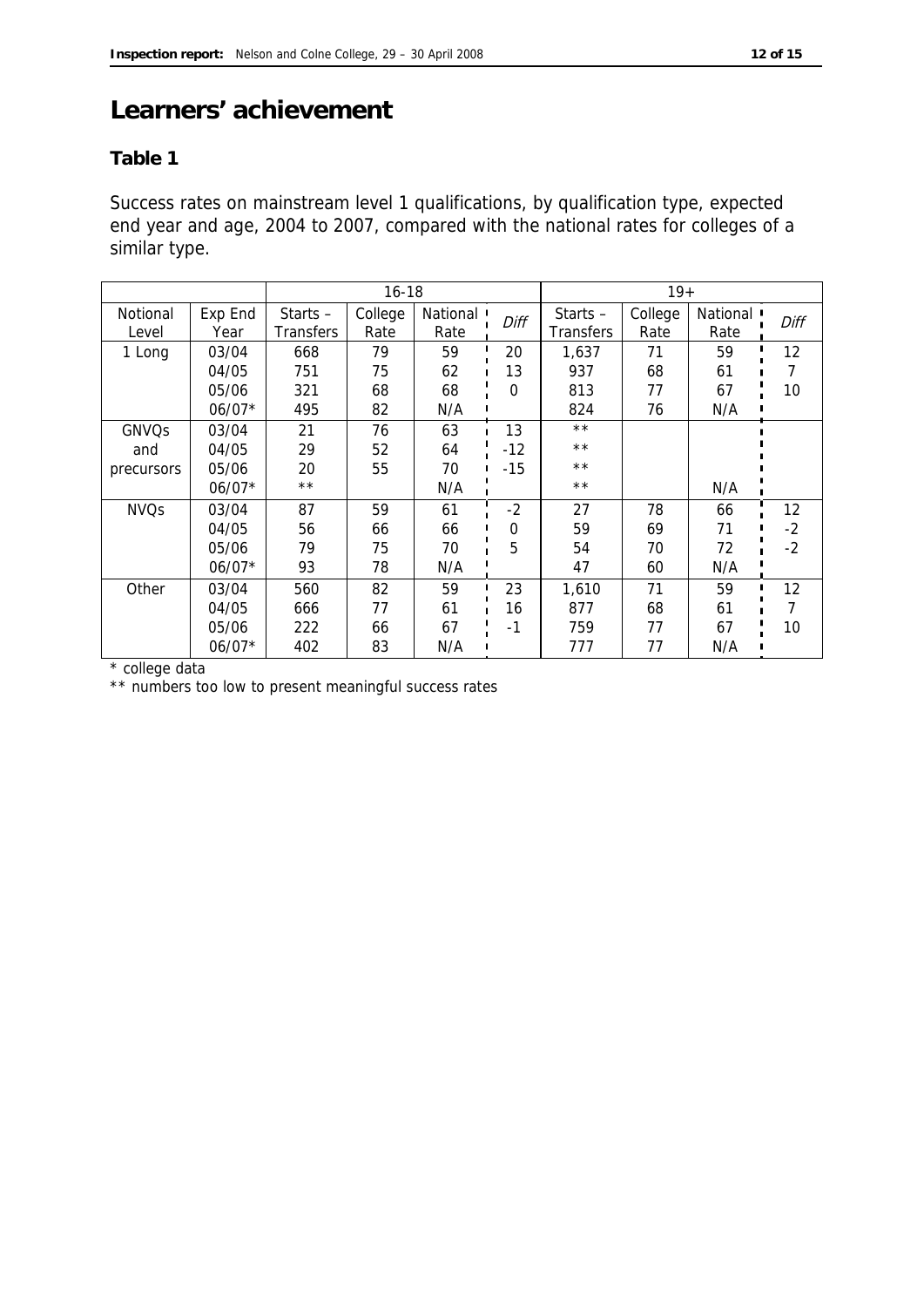### **Table 2**

Success rates on mainstream level 2 qualifications, by qualification type, expected end year and age, 2004 to 2007, compared with the national rates for colleges of a similar type.

|                   |                 |                                | $16 - 18$<br>$19+$ |                  |          |                                |                 |                  |          |
|-------------------|-----------------|--------------------------------|--------------------|------------------|----------|--------------------------------|-----------------|------------------|----------|
| Notional<br>Level | Exp End<br>Year | Starts $-$<br><b>Transfers</b> | College<br>Rate    | National<br>Rate | Diff     | Starts $-$<br><b>Transfers</b> | College<br>Rate | National<br>Rate | Diff     |
| 2 Long            | 03/04           | 612                            | 72                 | 56               | 16       | 618                            | 66              | 54               | 12       |
|                   |                 |                                |                    |                  |          |                                |                 |                  | $\Omega$ |
|                   | 04/05           | 547                            | 67                 | 61               | 6        | 642                            | 60              | 60               |          |
|                   | 05/06           | 946                            | 73                 | 65               | 8        | 485                            | 65              | 66               | $-1$     |
|                   | $06/07*$        | 989                            | 80                 | N/A              |          | 434                            | 75              | N/A              |          |
| <b>GCSEs</b>      | 03/04           | 270                            | 72                 | 64               | 8        | 73                             | 68              | 58               | 10       |
|                   | 04/05           | 287                            | 61                 | 66               | $-5$     | 70                             | 66              | 64               | 2        |
|                   | 05/06           | 650                            | 69                 | 69               | $\Omega$ | 140                            | 64              | 67               | $-3$     |
|                   | $06/07*$        | 602                            | 80                 | N/A              |          | 64                             | 70              | N/A              |          |
| GNVQs             | 03/04           | 43                             | 74                 | 60               | 14       | $\star \star$                  |                 |                  |          |
| and               | 04/05           | 16                             | 69                 | 67               | 2        | $\star\star$                   |                 |                  |          |
| precursors        | 05/06           | 29                             | 86                 | 66               | 20       | $**$                           |                 |                  |          |
|                   | $06/07*$        | $\star\star$                   |                    | N/A              |          |                                |                 | N/A              |          |
| <b>NVQs</b>       | 03/04           | 98                             | 64                 | 49               | 15       | 54                             | 81              | 54               | 27       |
|                   | 04/05           | 73                             | 86                 | 56               | 30       | 82                             | 65              | 62               | 3        |
|                   | 05/06           | 86                             | 79                 | 64               | 15       | 90                             | 73              | 69               | 4        |
|                   | $06/07*$        | 57                             | 77                 | N/A              |          | 144                            | 70              | N/A              |          |
| Other             | 03/04           | 201                            | 74                 | 53               | 21       | 491                            | 64              | 53               | 11       |
|                   | 04/05           | 171                            | 68                 | 59               | 9        | 490                            | 58              | 58               | 0        |
|                   | 05/06           | 181                            | 81                 | 63               | 18       | 255                            | 63              | 65               | $-2$     |
|                   | $06/07*$        | 323                            | 82                 | N/A              |          | 226                            | 79              | N/A              |          |

\* college data

\*\* numbers too low to present meaningful success rates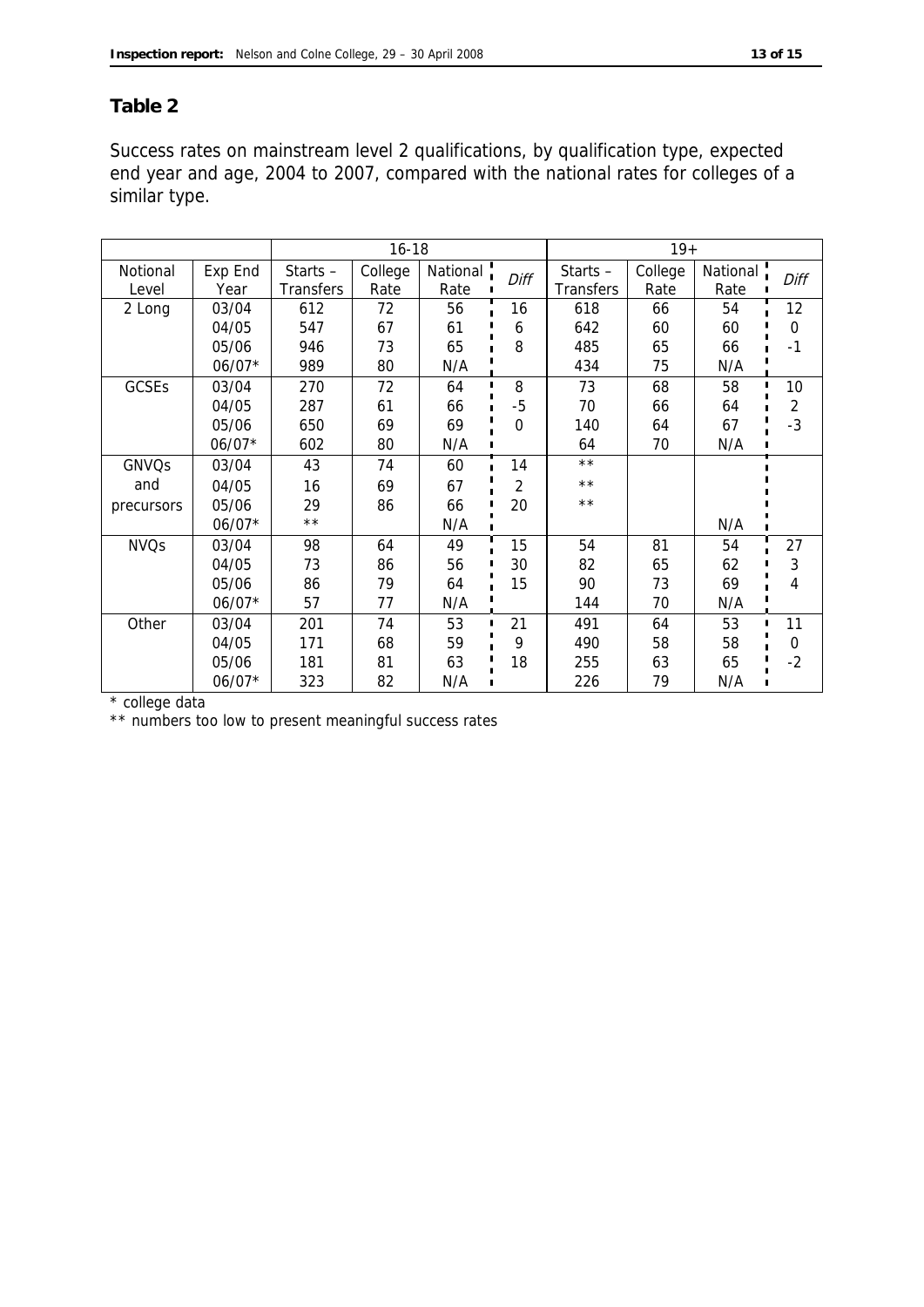### **Table 3**

Success rates on mainstream level 3 qualifications, by qualification type, expected end year and age, 2004 to 2007, compared with the national rates for colleges of a similar type.

|                   |                    |                         | $16 - 18$       |                  |      |                                | $19+$           |                  |                                |
|-------------------|--------------------|-------------------------|-----------------|------------------|------|--------------------------------|-----------------|------------------|--------------------------------|
| Notional<br>Level | Exp<br>End<br>Year | Starts $-$<br>Transfers | College<br>Rate | National<br>Rate | Diff | Starts $-$<br><b>Transfers</b> | College<br>Rate | National<br>Rate | Diff                           |
| 3 Long            | 03/04              | 2,367                   | 77              | 61               | 16   | 426                            | 60              | 53               | $\overline{7}$                 |
|                   | 04/05              | 2,360                   | 69              | 66               | 3    | 337                            | 55              | 57               | $-2$                           |
|                   | 05/06              | 2,326                   | 76              | 68               | 8    | 391                            | 69              | 62               | 7                              |
|                   | $06/07*$           | 2,719                   | 76              | N/A              |      | 259                            | 69              | N/A              |                                |
| A/A2              | 03/04              | 736                     | 92              | 84               | 8    | 39                             | 72              | 69               | $\mathfrak{Z}$<br>$\mathbf{I}$ |
| Levels            | 04/05              | 535                     | 93              | 85               | 8    | 40                             | 90              | 74               | 16                             |
|                   | 05/06              | 765                     | 89              | 86               | 3    | 35                             | 69              | 74               | $-5$                           |
|                   | $06/07*$           | 713                     | 92              | N/A              |      | 56                             | 82              | N/A              |                                |
| <b>AS Levels</b>  | 03/04              | 1,377                   | 71              | 60               | 11   | 91                             | 51              | 50               | 1                              |
|                   | 04/05              | 1,634                   | 63              | 64               | $-1$ | 44                             | 34              | 53               | $-19$                          |
|                   | 05/06              | 1,412                   | 70              | 64               | 6    | 76                             | 66              | 57               | 9                              |
|                   | 06/07*             | 1,804                   | 69              | N/A              |      | 45                             | 56              | N/A              |                                |
| <b>GNVQs</b>      | 03/04              | 80                      | 68              | 51               | 17   | $\star\star$                   |                 |                  |                                |
| and               | 04/05              | 56                      | 71              | 60               | 11   | $\star\star$                   |                 |                  |                                |
| precursors        | 05/06              | 11                      | 82              | 68               | 14   | $\star\star$                   |                 |                  |                                |
|                   | $06/07*$           | $\star\star$            |                 | N/A              |      | $\star\star$                   |                 | N/A              |                                |
| <b>NVQs</b>       | 03/04              | 16                      | 69              | 50               | 19   | 59                             | 64              | 49               | 15<br>$\blacksquare$           |
|                   | 04/05              | 17                      | 71              | 54               | 17   | 52                             | 44              | 55               | $-11$                          |
|                   | 05/06              | 11                      | 73              | 66               | 7    | 94                             | 79              | 65               | 14                             |
|                   | $06/07*$           | 21                      | 86              | N/A              |      | 61                             | 80              | N/A              |                                |
| Other             | 03/04              | 158                     | 62              | 51               | 11   | 231                            | 61              | 54               | $\overline{7}$                 |
|                   | 04/05              | 118                     | 56              | 57               | $-1$ | 197                            | 54              | 57               | $-3$                           |
|                   | 05/06              | 127                     | 68              | 62               | 6    | 186                            | 65              | 62               | 3                              |
|                   | 06/07*             | 181                     | 80              | N/A              |      | 97                             | 62              | N/A              |                                |

\* college data

\*\* numbers too low to present meaningful success rates